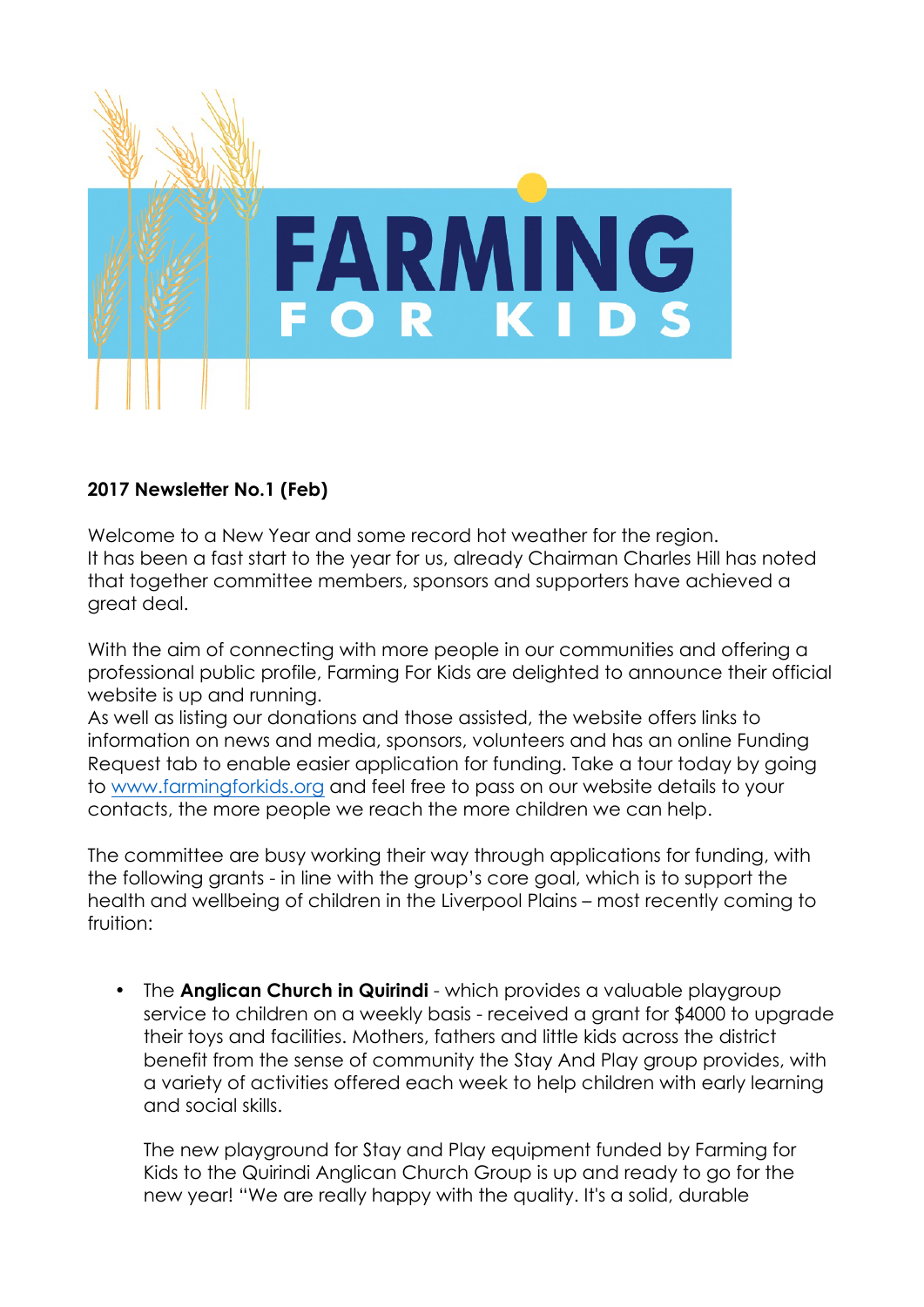playground that will stand up to lots of kids. Thanks, so much Farming for Kids!" Sarah Pollard, the Stay and Play Coordinator.



• **Wade Clarke** has returned from the National Youth Science Forum (NYSF) in Canberra. One of only 600 students internationally to have been invited to attend, Wade said he gained a wealth of knowledge and connections beyond his expectations.

"To say the experience was life changing is an understatement. I have been offered an invaluable opportunity to greatly increase my career prospects and I can share this experience with my peers and other children in the Liverpool Plains Shire, to inspire and assist them. Thank you to Farming for Kids for assisting me in attending the forum with your generous grant of \$1,500."

The NYSF helps students moving into Year 12, who wish to follow careers in science, engineering and technology by introducing them to research and researchers, by encouraging the achievement of excellence in all their undertakings, and by helping to develop their communication and interpersonal skills. It also fosters discussion of, and interest in major national and global issues and emphasises the importance of maintaining continuing active interests in sport, arts and music.



**Wade Clarke**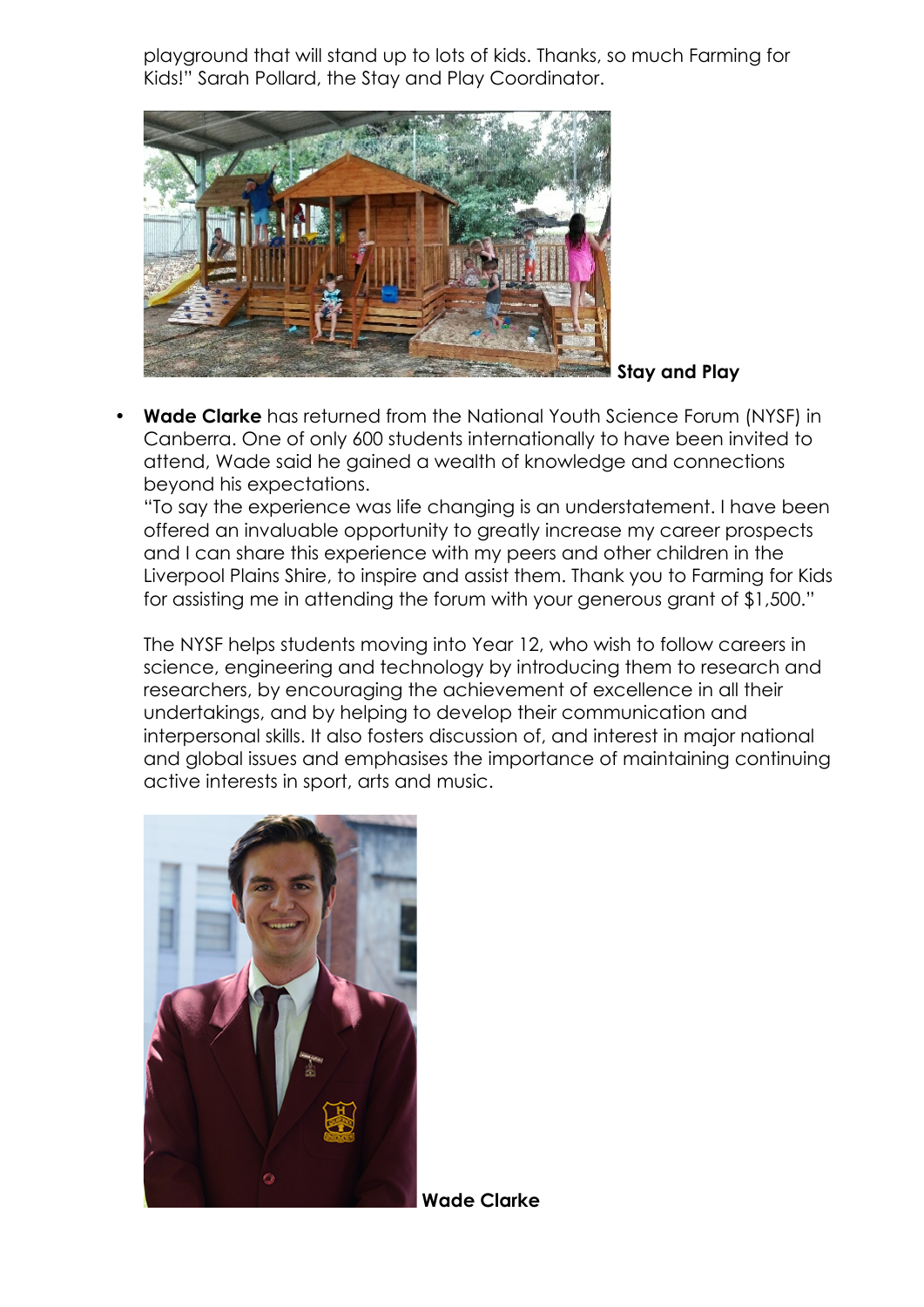#### **A quick reminder… Memberships are now due**

As members, you are more than welcome to contribute information, advice, opinions, time, services - anything you think that might add to the success of the organisation. We are still very much in the recruiting phase of our membership, so if you know of anyone who would like to be a member, please encourage them to join. Remember you can find us on Facebook - Farming 4 Kids Inc.

Please see attached our membership form – which includes payment and return details – please complete form and return.

#### **Crop Update**

The current sorghum crop is progressing extremely well, but like all crops in the area is in need of follow-up rainfall

#### **Applications for grants open**

Farming For Kids has announced that they are once again taking requests for funding. We strongly encourage people to apply, whether their endeavors are to help young kids as part of a public institution or community group, or on a private or volunteer basis. There are a great deal of people working hard to support the health and wellbeing of children in the Liverpool Plains and we would be honored to assist them. Go to our website for further information. www.farmingforkids.org

#### **A word of thanks to all involved**

Farming for Kids continues to build on its success in raising funds for children in the local community, growing in capacity every year. Most of the money raised through events and crops thus far has been distributed to grant applicants, for causes such as specialist programs in schools; hospital and sporting equipment; and individual need. Through these carefully considered grants, Farming For Kids is supporting the health and wellbeing of children and young people in the Liverpool Plains in powerful ways. Thank you so much to everyone involved.